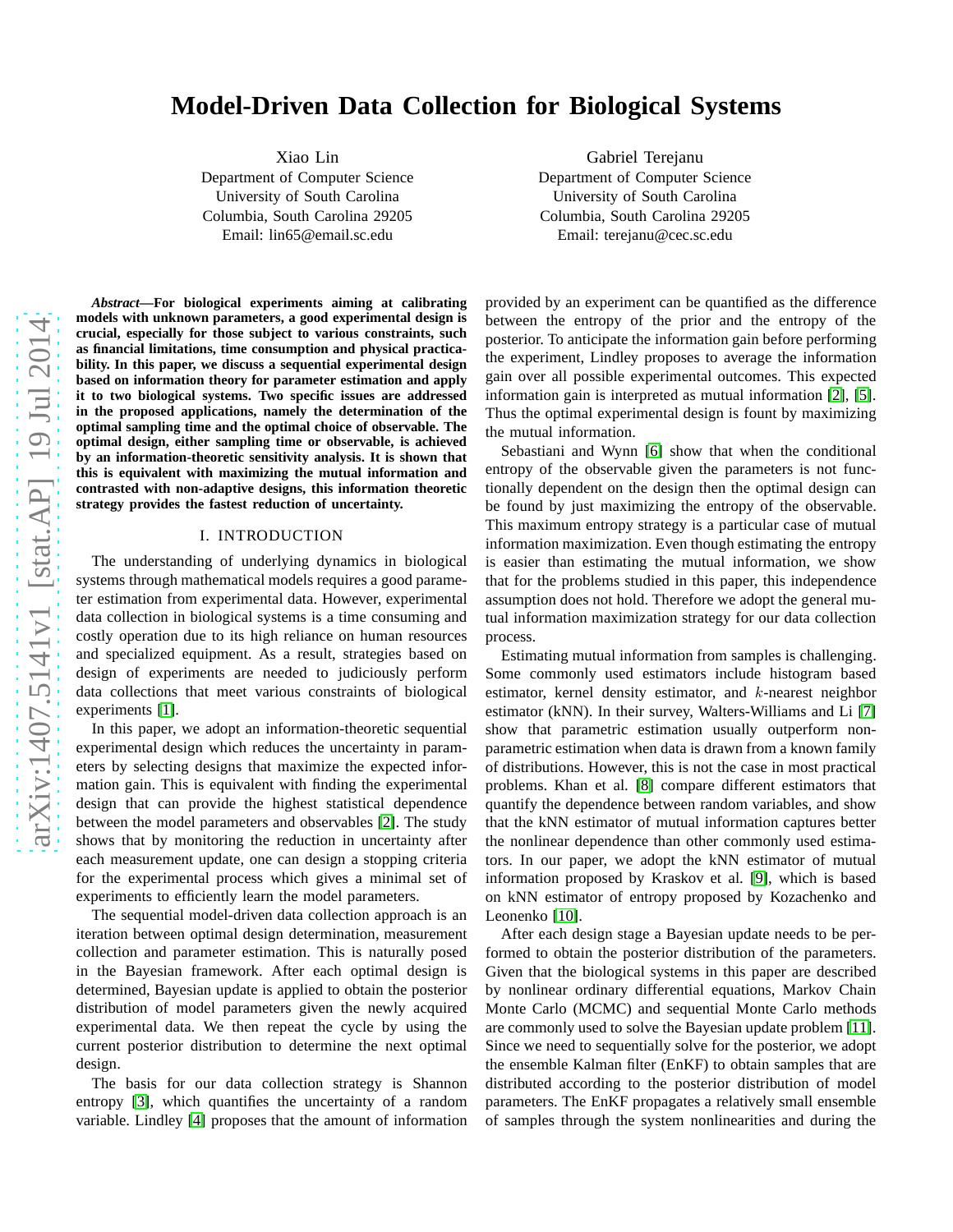measurement update it moves the ensembles such as their mean and covariance approximate the first two moments of the posterior.

The rational behind our sequential data collection strategy is described in Section [II.](#page-1-0) Bayesian update is detailed in Section [III,](#page-2-0) and in Section [IV](#page-2-1) we apply this sequential experimental design to two biological models: predator-prey and cell-signaling pathway. Finally, the conclusions and future work are given in Section [V.](#page-4-9)

# <span id="page-1-0"></span>II. INFORMATION-THEORETIC EXPERIMENTAL DESIGN

In our work, the goal of experiments is to estimate unknown parameters of biological systems. Each observation contributes to the reduction in parametric uncertainty. Design of experiments determine experimental conditions which can provide the observations that carry the most information leading to the least uncertainty in the posterior parameters.

The biological models used in this paper are generally represented by the following ordinary differential equations:

$$
\dot{\mathbf{x}}(t) = \mathbf{f}(\mathbf{x}(t), \boldsymbol{\theta}, \boldsymbol{\xi}) \tag{1}
$$

$$
\mathbf{d} = \mathbf{H}\mathbf{x}(t) + \epsilon_{meas} \tag{2}
$$

where  $\mathbf{x}(t)$  is the state of the system  $\xi \in \Xi$  is the design variables associated with the experimental scenario, and  $\Xi$  is the design space. The uncertain model parameters are denoted by  $\theta \in \Theta$ , and the random vector  $\epsilon_{meas}$  is the observation noise due to measurement imprecision. The measurement noise is assumed to be normally distributed with zero mean and covariance matrix **R**. The observable **d** is assumed here to be a linear combination of system states. The measurement data is obtained at a series of observation times, and the parameters  $\theta$  are estimated from the observations via Bayesian update.

In the followings we present an information-theoretic experimental design, to determine the experimental condition  $\xi^*$ that provides the highest reduction in parametric uncertainty.

# *A. Criterion to find the optimal design*

According to Lindley [\[4\]](#page-4-3), the amount of information provided by an experiment  $\xi$ , with prior knowledge  $p(\theta)$ , when the observation is **d**, is

<span id="page-1-1"></span>
$$
U(\mathbf{d}, \boldsymbol{\xi}) = -\int_{\Theta} p(\boldsymbol{\theta}) \log p(\boldsymbol{\theta}) d\boldsymbol{\theta} - (-\int_{\Theta} p(\boldsymbol{\theta}|\mathbf{d}) \log p(\boldsymbol{\theta}|\mathbf{d}) d\boldsymbol{\theta})
$$
(3)

where the two terms on the right represent the entropy of prior and posterior distribution respectively. The utility function  $U(\mathbf{d}, \boldsymbol{\xi})$  quantifies the information gained from the experimental data **d**. However, since we do not know the observation before performing the experiment, we compute the average amount of information provided by an experiment  $\xi$  by marginalizing over the all possible observables predicted by the model:

<span id="page-1-2"></span>
$$
E_d[U(\mathbf{d}, \boldsymbol{\xi})] = \int_{\mathbf{D}} U(\mathbf{d}, \boldsymbol{\xi}) p(\mathbf{d} | \boldsymbol{\xi}) d\mathbf{d}
$$
 (4)

Given the above expected information gain, the optimal experiment is obtained by solving the following optimization problem:

$$
\boldsymbol{\xi}^* = \arg \max_{\boldsymbol{\xi} \in \Xi} E_d[U(\mathbf{d}, \boldsymbol{\xi})] \tag{5}
$$

We can expand the expected information gain by substituting Eq. [\(3\)](#page-1-1) in Eq. [\(4\)](#page-1-2):

$$
E_d[U(\mathbf{d}, \boldsymbol{\xi})] = \int_{\mathbf{D}} \int_{\mathbf{\Theta}} p(\boldsymbol{\theta}, \mathbf{d} | \boldsymbol{\xi}) \log \frac{p(\boldsymbol{\theta}, \mathbf{d} | \boldsymbol{\xi})}{p(\mathbf{d} | \boldsymbol{\xi})} d\boldsymbol{\theta} d\mathbf{d}
$$

$$
- \int_{\mathbf{D}} \int_{\mathbf{\Theta}} p(\boldsymbol{\theta}, \mathbf{d} | \boldsymbol{\xi}) \log p(\boldsymbol{\theta}) d\boldsymbol{\theta} d\mathbf{d}
$$
(6)

<span id="page-1-3"></span>
$$
= \int_{\mathbf{D}} \int_{\Theta} p(\theta, \mathbf{d}|\xi) \log \frac{p(\theta, \mathbf{d}|\xi)}{p(\mathbf{d}|\xi)p(\theta)} d\theta d\mathbf{d}
$$
 (7)  
=  $I(\theta; \mathbf{d}|\xi)$  (8)

<span id="page-1-5"></span>Here,  $I(\theta; \mathbf{d}|\xi)$  is the mutual information between model parameters  $\theta$  and model predictions/observables **d**. Mutual information provides a measure of statistical dependence between the parameters and observables and it quantifies the reduction in uncertainty in the parameters  $\theta$  when knowing **d**. Therefore, our model-driven data collection is based on mutual information maximization.

$$
\boldsymbol{\xi}^* = \arg \max_{\boldsymbol{\xi} \in \Xi} I(\boldsymbol{\theta}; \mathbf{d} | \boldsymbol{\xi}) \tag{9}
$$

<span id="page-1-6"></span>This information theoretic experimental design determines the experimental scenario  $\xi^*$  where the expected observations have the highest impact on model parameters.

### *B. Relation with maximum entropy maximization*

Note that Eq. [\(7\)](#page-1-3) can also be expanded as follows:

$$
E_d[U(\mathbf{d}, \boldsymbol{\xi})] = \int_{\mathbf{D}} \int_{\Theta} p(\boldsymbol{\theta}, \mathbf{d} | \boldsymbol{\xi}) \log \frac{p(\boldsymbol{\theta}) p(\mathbf{d} | \boldsymbol{\theta}, \boldsymbol{\xi})}{p(\mathbf{d} | \boldsymbol{\xi}) p(\boldsymbol{\theta})} d\boldsymbol{\theta} d\mathbf{d} \quad (10)
$$

$$
= \int_{\Theta} p(\boldsymbol{\theta}, \mathbf{d} | \boldsymbol{\xi}) \log p(\mathbf{d} | \boldsymbol{\theta}, \boldsymbol{\xi}) d\boldsymbol{\theta} d\mathbf{d} \quad (11)
$$

$$
= \int_{\mathbf{D}} \int_{\Theta} p(\theta, \mathbf{d}|\xi) \log p(\mathbf{d}|\theta, \xi) d\theta d\mathbf{d} \tag{11}
$$

$$
-\int_{\mathbf{D}}\int_{\Theta}p(\boldsymbol{\theta},\mathbf{d}|\boldsymbol{\xi})\log p(\mathbf{d}|\boldsymbol{\xi})d\boldsymbol{\theta}d\mathbf{d}
$$
 (12)

<span id="page-1-4"></span>
$$
=-H_{\xi}(\mathbf{d}|\boldsymbol{\theta})+H_{\xi}(\mathbf{d})
$$
\n(13)

where the first term in Eq.  $(13)$  is the conditional entropy of the observable given the parameters, and the second term is the entropy of the observable.

When  $H_{\xi}(\mathbf{d}|\boldsymbol{\theta})$  is independent on the design variable  $\xi$ , then the optimal design can be found by maximizing the entropy of the observable,  $H_{\xi}(\mathbf{d})$ . Note that

$$
p(\mathbf{d}|\boldsymbol{\theta}, \boldsymbol{\xi}) = \int_{\mathbf{X}} p(\mathbf{d}|\mathbf{x}(t)) p(\mathbf{x}(t)|\boldsymbol{\theta}, \boldsymbol{\xi}) d\mathbf{x}(t) .
$$
 (14)

For systems described by Eqs. [\(1\)](#page-1-5)-[\(2\)](#page-1-6), that have certain initial conditions, namely **x**(0) is perfectly known,  $p(\mathbf{x}(t)|\boldsymbol{\theta})$  is a Dirac delta function and  $p(\mathbf{d}|\boldsymbol{\theta})$  will be solely determined by the distribution of the measurement noise. Hence  $H_{\xi}(\mathbf{d}|\boldsymbol{\theta}) =$  $1/2 \log |2\pi e \mathbf{R}|$  which is independent of the design variable. However, in the presence of uncertain initial conditions,  $H_{\xi}(\mathbf{d}|\boldsymbol{\theta})$  is in general dependent on the design variable, which means maximum entropy strategy will not be applicable.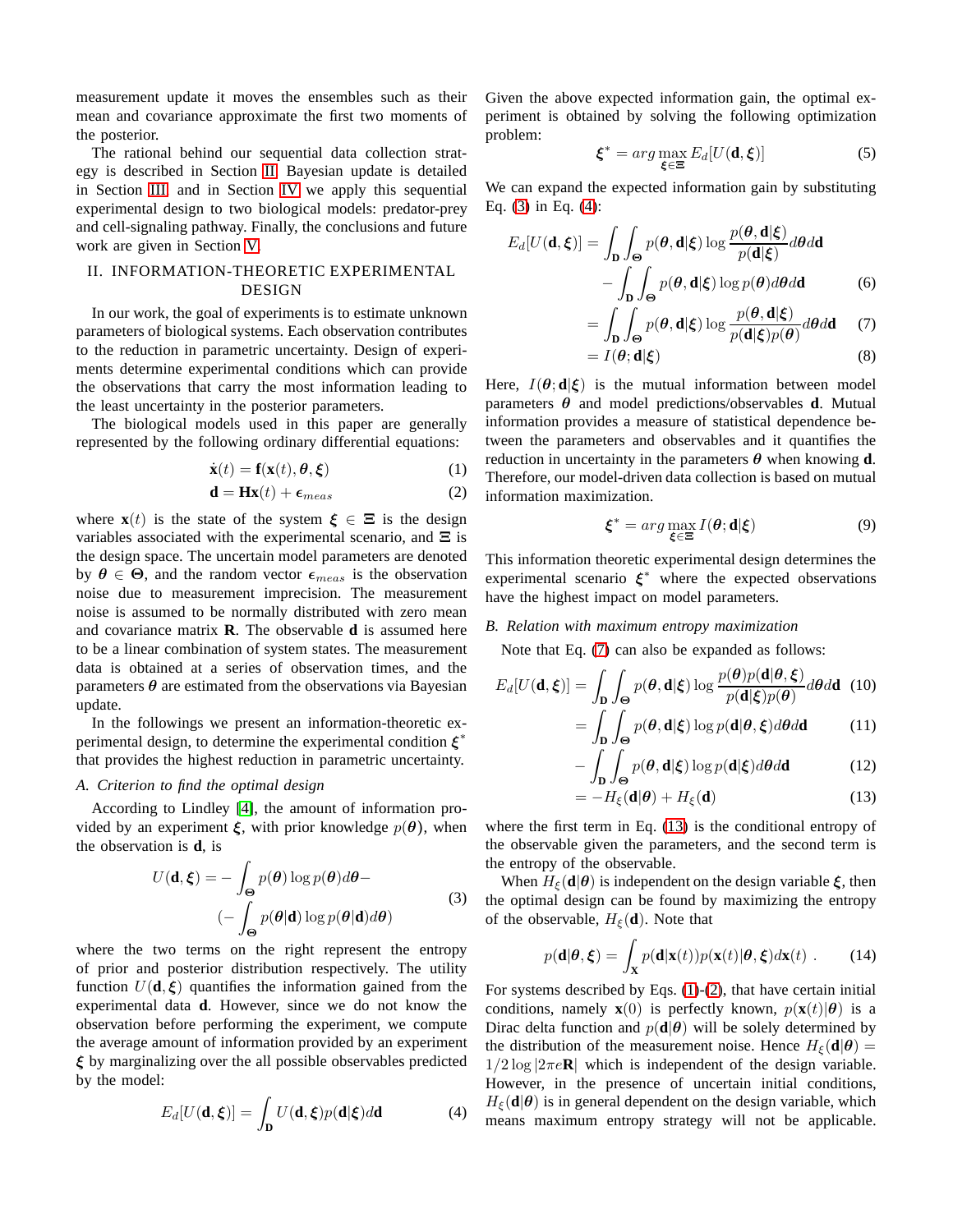This is especially accentuated in sequential inference. Even though we may start with a certain initial condition in the beginning, due to parametric uncertainty, subsequently we end up with posterior distributions for the state which become priors in future designs. Thus we adopt mutual information maximization in our design strategy.

# *C. Mutual information estimation*

In this paper, mutual information is estimated using the kNN estimator proposed by Kraskov et al. [\[9\]](#page-4-8) as follows:

$$
I(\boldsymbol{\theta}; \mathbf{d}|\boldsymbol{\xi}) \approx -\frac{1}{N} \sum_{i=1}^{N} \left( \psi(n_{\boldsymbol{\theta}}(i) + 1) + \psi(n_{d}(i) + 1) \right) + \psi(k) + \psi(N) \tag{15}
$$

Here,  $n_d(i)$  and  $n_\theta(i)$  are the number of samples in the marginal space within the distance from the ith sample to its kNN in the joint space, and  $\psi(k)$  is the digamma function which satisfy the recursion  $\psi(k + 1) = \psi(k) + 1/x$  and  $\psi(1) = -C$ , where  $C \approx 0.5772156$  is the Euler-Masheroni constant. Note that a small value for  $k$  will result in a small bias but a large variance and vice-versa. Also, the efficiency of the estimator decreases as the dimensionality of the joint space increases.

#### III. BAYESIAN UPDATE

<span id="page-2-0"></span>After performing an experiment, the observation data is collected, and the posterior distribution is obtained using Bayes rule. In this paper both state **x** and parameter  $\theta$  are updated together. We treat  $\theta$  also as a state variable by augmenting the following equation to the process model in  $Eq.(1),$  $Eq.(1),$  $Eq.(1),$ 

$$
\dot{\theta} = 0 \tag{16}
$$

For simplicity we denote with  $\mathbf{x}_{\theta}$  the vector of both state and parameters,  $\mathbf{x}_{\theta} = [\mathbf{x} \; \theta]^T$ . In sequential inference, the posterior distribution obtained at the current stage will be the prior distribution in the next stage. Suppose  $\mathbf{D}_n = {\mathbf{d}_1, \mathbf{d}_2, ..., \mathbf{d}_n}$ is a set of observations at  $n$  sequential stages. We can derive the following recursive Bayesian update:

$$
p(\mathbf{x}_{\theta}|\mathbf{D}_{n}) = \frac{p(\mathbf{D}_{n}|\mathbf{x}_{\theta})p(\mathbf{x}_{\theta})}{p(\mathbf{D}_{n})}
$$
(17)

$$
=\frac{p(\mathbf{d}_n, \mathbf{D}_{n-1}|\mathbf{x}_{\theta})p(\mathbf{x}_{\theta})}{p(\mathbf{d}_n, \mathbf{D}_{n-1})}
$$
(18)

$$
= \frac{p(\mathbf{d}_n | \mathbf{D}_{n-1}, \mathbf{x}_{\theta}) p(\mathbf{D}_{n-1} | \mathbf{x}_{\theta}) p(\mathbf{x}_{\theta})}{p(\mathbf{d}_n | \mathbf{D}_{n-1}) P(\mathbf{D}_{n-1})}
$$
(19)

$$
= \frac{p(\mathbf{d}_n | \mathbf{D}_{n-1}, \mathbf{x}_{\theta}) p(\mathbf{x}_{\theta} | \mathbf{D}_{n-1})}{p(\mathbf{d}_n | \mathbf{D}_{n-1})}
$$
(20)

Given the joint posterior distribution of state and parameters, the posterior distribution of the parameters is obtained by marginalization.

In this study the EnKF is used to obtain samples from posterior distributions. EnKF was first introduced by Evensen [\[12\]](#page-5-2) and has been widely used in various applications. It originates from Kalman filter and it has similarities also with the particle filter (PF). Both EnKF and PF use samples to describe probability distributions; the samples are called ensemble member in EnKF and particles in PF.

EnKF updates each ensemble member at time  $k$  as follows:

$$
\mathbf{x}_{\theta,j}^a(k) = \mathbf{x}_{\theta,j}^f(k) + \mathbf{\Sigma}_{e}^f(k)\mathbf{H}^T[\mathbf{H}\mathbf{\Sigma}_{e}^f(k)\mathbf{H}^T + \mathbf{R}_{e}]^{-1} \times [\mathbf{d}_j(k) - \mathbf{H}\mathbf{\Sigma}_{e}^f(k)]
$$
 (21)

$$
\Sigma_e^f(k) = \left[ \mathbf{x}_{\theta}^f(k) - \overline{\mathbf{x}_{\theta}^f}(k) \right] \left[ \mathbf{x}_{\theta}^f(k) - \overline{\mathbf{x}_{\theta}^f}(k) \right]^T
$$
 (22)

$$
\Sigma_e^a = \overline{\left[\mathbf{x}_{\theta}^a(k) - \overline{\mathbf{x}_{\theta}^a}(k)\right]} \left[\mathbf{x}_{\theta}^a(k) - \overline{\mathbf{x}_{\theta}^a}(k)\right]^T
$$
 (23)

where the perturbed measurements  $\mathbf{d}_j(k) = \mathbf{d}(k) + \epsilon_j$ , for  $j = 1...N$  and N is the number of ensemble members, and  **is the samples covariance matrix of the measure**ment noise. The analysis ensemble member  $x^a_{\theta,j}(k)$  represents the  $j$ th sample from the current posterior distribution. The forecast ensemble member  $x_{\theta,j}^f(k)$  is obtained by propagating the corresponding ensemble,  $x_{\theta,j}^a(k-1)$ , from the previous posterior distribution through the mathematical model. For more details on theoretical analysis and implementation of EnKF one can refer to Ref.[\[12\]](#page-5-2).

## IV. APPLICATION

<span id="page-2-1"></span>For biological experiments, the design scenario can be the choice of observation times, pattern of stimulations, and/or the choice of observables [\[11\]](#page-5-1). In this section, maximum mutual information strategy is applied to two models: predator-prey and STAT5 cell-signaling pathway. For the first model, we focus on the optimal observation times, and for the second model we focus on the observable selection.

# *A. Predator-Prey*

The Lotka-Volterra equation

$$
\dot{x}_1(t) = -\theta_1 x_1(t) x_2(t) + \theta_3 x_1(t) \tag{24}
$$

$$
\dot{x}_2(t) = \theta_2 x_1(t) x_2(t) - \theta_4 x_2(t) \tag{25}
$$

is widely used to describe the dynamics of biological systems in which a prey and its predator interact. The states  $x_1$  and  $x_2$  are population of a prey and its predator,  $\dot{x}_1(t)$  and  $\dot{x}_2(t)$ represent the growth rates of the two populations over time and the parameters  $\theta_1$  and  $\theta_2$  describe the interaction of the two species. Suppose  $\theta_3$  and  $\theta_4$  are known, then in order to estimate parameters  $\theta_1$  and  $\theta_2$ , sequential experiments are performed. In each experiment,  $x_1(t)$  and  $x_2(t)$  are measured with errors, and posterior distribution  $p(\theta|\mathbf{x}_{\theta}(t))$  can be obtained via Bayesian update. This posterior distribution will be taken as the prior information for the following experiment. However, different measurement times will lead to different amount of reduction in parametric uncertainty. In our study, we compare maximum mutual information design strategy proposed in previous sections with non-adaptive strategies.

For simulation, we use the following linear observation model with an additive Gaussian noise  $\epsilon_{meas} \sim N(0, 0.1^2)$ 

$$
d_i = x_i(t) + \epsilon_{meas}, \qquad i = 1, 2 \tag{26}
$$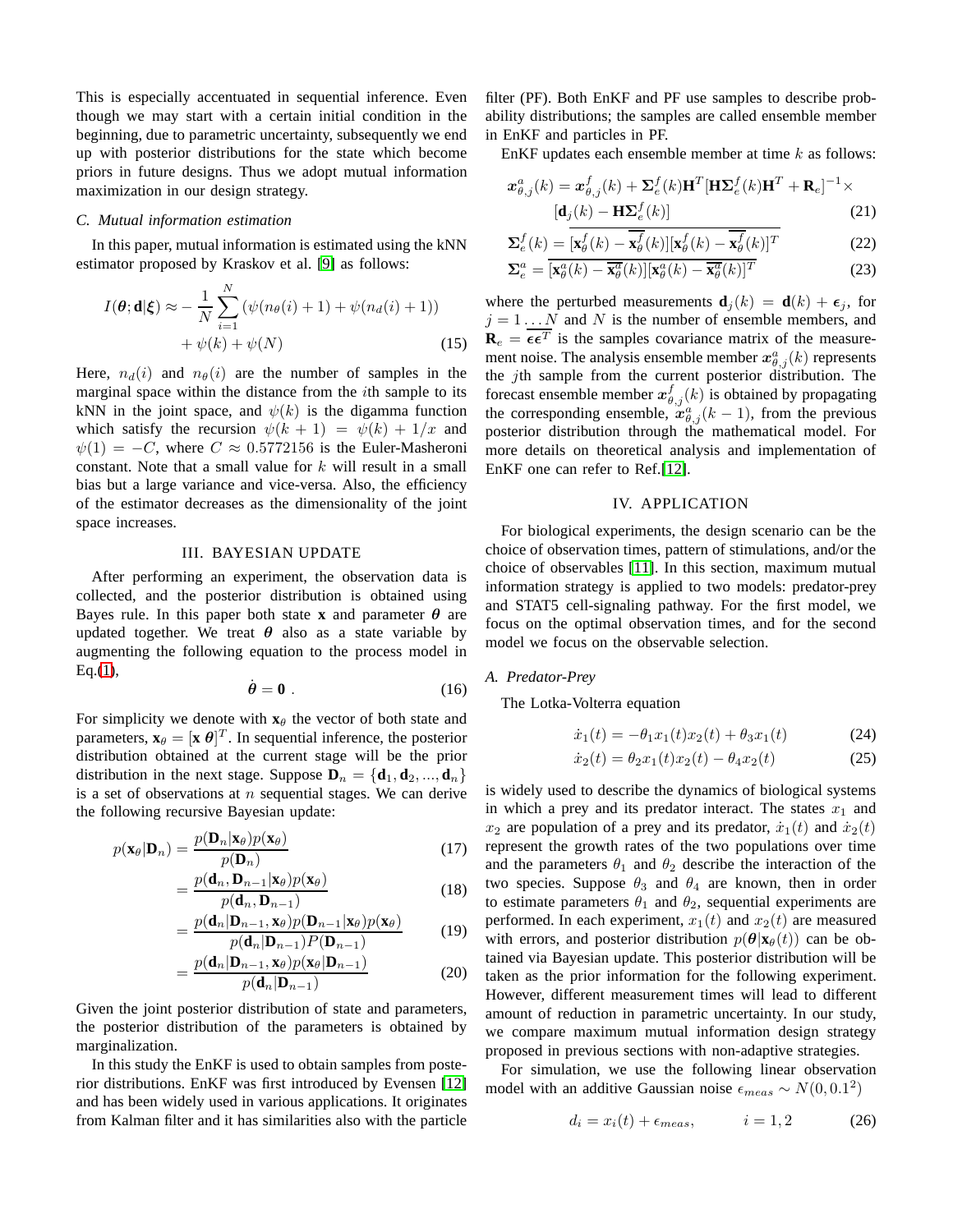We use normal priors  $N(0.7, 0.1^2)$  for  $\theta_1$  and  $N(0.4, 0.1^2)$ for  $\theta_2$  and fix the other two parameters to  $\theta_3 = 1$ ,  $\theta_4 = 0.4$ . The initial condition is given by  $x_1(t_0) = 2$  and  $x_2(t_0) =$ 3. True parameters  $[\theta_1, \theta_2] = [0.6, 0.3]$  are used to generate measurements, and simulated data is shown in Fig. [1.](#page-3-0)

<span id="page-3-0"></span>

Fig. 1: Curves show how population changes with time and discrete dots are the corresponding measurements simulated with true parameters and additive Gaussian noise.

We divide the time span  $[1, 21]$  into 4 periods and in each period there are 3 optional time points for measurement. The maximum mutual information strategy is employed to adaptively select a measurement time in each period. The reduction in the parametric uncertainty at the end of each period obtained using mutual information maximization is compared with nonadaptive strategies and a random strategy. The non-adaptive strategies always select the same measurement time in each period and the random strategy picks at random a measurement time. Here, the uncertainty of parameters is quantified using standard deviation for individual parameters and entropy for joint parametric distributions. We are looking for the most decrease in parametric uncertainty as more experiments are selected.

We use 1000 ensemble members in the EnKF and to estimate the mutual information, and the performance measures are averaged over 100 trial runs. Results are shown in Fig. [2.](#page-3-1) We can see that strategy 1, which always chooses the first measurement time in each period, and maximum mutual information strategy outperform the other strategies for reducing the uncertainty of  $\theta_1$ . However maximum mutual information provides the most reduction in the joint distribution of both parameters over all considered strategies.

#### *B. STAT5 Cell-Signaling Pathway*

For the second example we use the STAT5 Cell-Signaling Pathway model presented by Swameye et al. [\[13\]](#page-5-3). For simplicity, we ignore the time delay and use a sustained stimulus. The model is given by the following set of ordinary differential equations:

$$
\dot{x}_1(t) = -\theta_1 x_1(t) \tag{27}
$$

$$
\dot{x}_2(t) = -\theta_2 x_2(t)^2 + \theta_1 x_1(t)
$$
\n(28)

$$
\dot{x}_1(t) = -\theta_3 x_3(t) + \frac{1}{2}\theta_2 x_2(t)^2 \tag{29}
$$

$$
\dot{x}_2(t) = \theta_3 x_3(t) \tag{30}
$$

<span id="page-3-1"></span>



(d) root mean square error

Fig. 2: The performance of maximum mutual information strategy and non-adaptive strategies are compared. Figure (a) and Figure (b) show the standard variance of  $\theta_1$ and  $\theta_2$  after each experiment of different sequential designs. Figure (c) shows the joint entropy of  $\theta_1$  and  $\theta_2$  which quantifies the total uncertainty of both parameters. Figure (d) gives the root mean square error(RMSE) of parameter estimation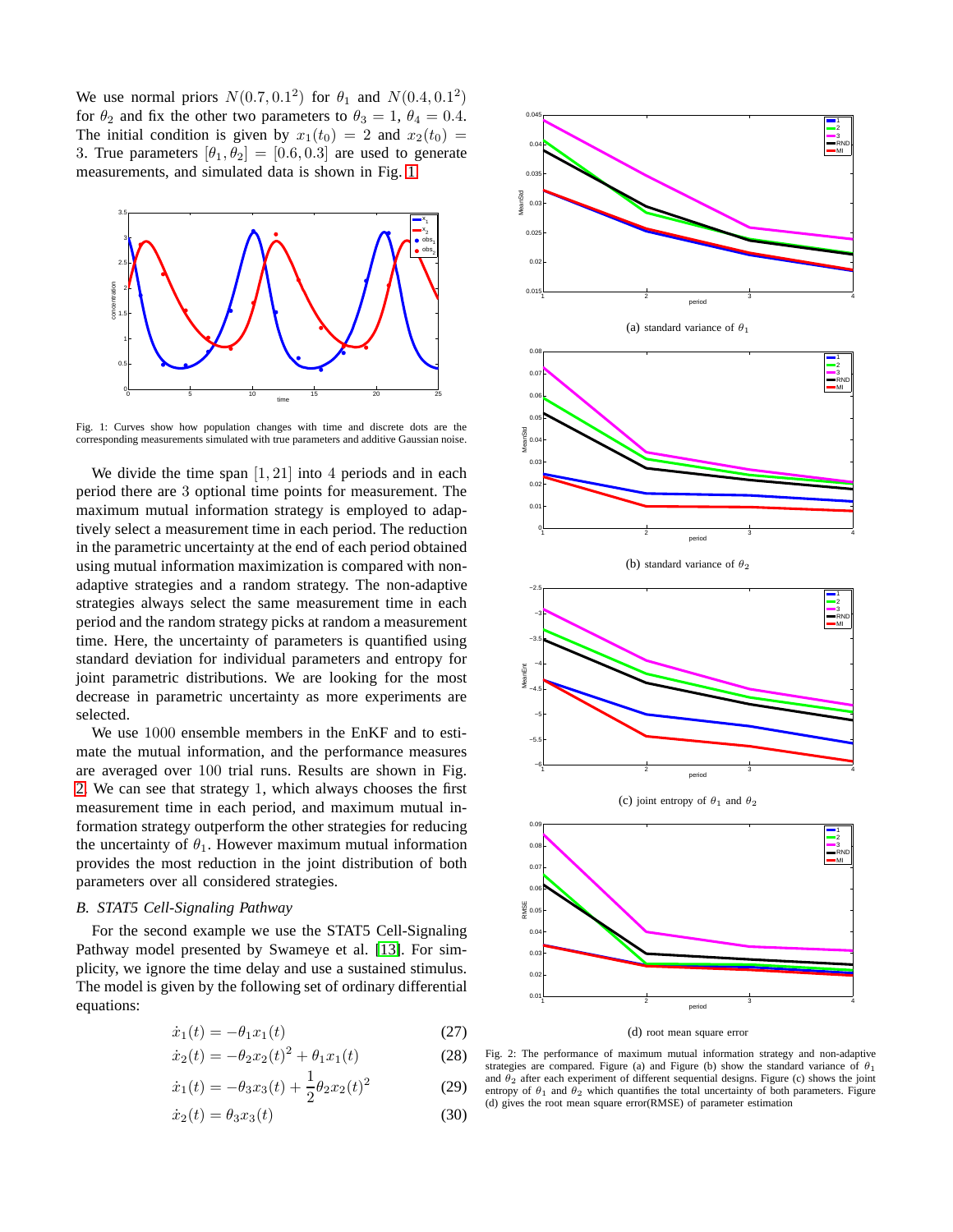where  $x_1(t)$  refers to the concentration of unphosphorylated STAT5,  $x_2(t)$  is the activated STAT5,  $x_3(t)$  is the dimeric STAT5, and  $x_4(t)$  is the nucleus STAT5. The parameters  $\theta_1$ ,  $\theta_2$ ,  $\theta_3$  are three reaction rates which need to be estimated from experimental data.

Suppose that experimentally is more cost effective to measure either the total amount of activated STAT5 given by  $y_1 =$  $x_2 + 2x_3$  or STAT5 given by  $y_2 = x_1 + x_2 + 2x_3$ . This means that every time step we have to make a choice between  $y_1$  and  $y_2$ , and different observables may cause different amount of reduction in uncertainty. In order to estimate the reaction rates, sequential experiments are performed and mutual information strategy is employed to select which observable needs to be measured at each time step.

In our simulation, the three parameters have the same Gaussian prior  $N[0.5, 0.1]$ , and the initial conditions are given by  $x_1(0) = 1$ ,  $x_2(0) = 0$ ,  $x_3(0) = 0$ ,  $x_4(0) = 0$ . The true parameters  $\theta_1 = 0.1$ ,  $\theta_2 = 0.1$ ,  $\theta_3 = 0.1$  and the additive Gaussian noise  $\epsilon_{meas} \sim N(0, 0.1^2)$  are used to simulate the system and generate measurements as shown in Fig[.3.](#page-4-10)

<span id="page-4-10"></span>



(a) STAT5 cell-signaling pathway model

(b) Observables

Fig. 3: Figure(a) shows STAT5 cell-signaling pathway model. Figure(b) shows simulated time evolution of observables and corresponding measurements at time point  $t = 2, 4, 8, 16, 32.$ 

Here we apply the maximum mutual information strategy to choose the optimal observable and compare it with nonadaptive strategies: such as always choosing the same observable and randomly choosing one observable at each time step. As in the previous example the uncertainty of parameters is quantified by standard deviation when referring to the marginal distributions and entropy for joint distributions.

We use 2000 ensemble members in the EnKF and to estimate the mutual information, and the performance measures are averaged over 100 trial runs. The results are presented in Fig[.4.](#page-5-4) We can see that while the reduction in uncertainty of  $\theta_2$ and  $\theta_3$  are minor, maximum mutual information strategy gives the best estimate of  $\theta_1$  and the smallest joint entropy of the three parameters as compared with the other three strategies.

#### V. CONCLUSIONS

<span id="page-4-9"></span>In this paper, sequential experimental design is formulated in the Bayesian framework where the posterior distribution of model parameters obtained from one experiment is used as the prior information to design the next experiment. The design criterion is maximizing the expected information gain, which leads to the most reduction in parametric uncertainty. This design strategy is applied to two biological systems which are both represented by ordinary differential equations and it is showed that maximum mutual information strategy outperforms non-adaptive design strategies. However, several aspects needs improving and are planned as future work. First, in this paper, we use ensemble Kalman filter to perform Bayesian update, which is based on the assumption that the joint distribution between state and observable is Gaussian, which is not necessarily true on most occasions. Markov Chain Monte Carlo and sequential Monte Carlo methods have their weaknesses too. Thus we are looking for more accurate and general Bayesian update methods. Second, although mutual information is a powerful tool to measure the dependence between two random variables, estimating it is challenging and biased. Better ways to make a tradeoff between bias and variance are also needed. Third, on most occasions, we are unable to access the true model, so we have to consider how to deal with the model error.

#### **REFERENCES**

- <span id="page-4-0"></span>[1] C. Kreutz and J. Timmer, "Systems biology: experimental design," *FEBS Journal*, vol. 276, no. 4, pp. 923–942, 2009.
- <span id="page-4-1"></span>[2] G. Terejanu, R. R. Upadhyay, and K. Miki, "Bayesian experimental design for the active nitridation of graphite by atomic nitrogen," *Experimental Thermal and Fluid Science*, 2011.
- <span id="page-4-2"></span>[3] C. E. Shannon, "A mathematical theory of communication," *ACM SIGMOBILE Mobile Computing and Communications Review*, vol. 5, no. 1, pp. 3–55, 2001.
- <span id="page-4-3"></span>[4] D. V. Lindley, "On a measure of the information provided by an experiment," *The Annals of Mathematical Statistics*, pp. 986–1005, 1956.
- <span id="page-4-4"></span>[5] L. Paninski, "Asymptotic theory of information-theoretic experimental design," *Neural Computation*, vol. 17, pp. 1480–1507, 2005.
- <span id="page-4-5"></span>[6] P. Sebastini and H. P. Wynn, "Maximum entropy sampling and optimal bayesian experimental design," *J. R. Statist. Soc. B*, vol. 62, Part 1, pp. 145–157, 2000.
- <span id="page-4-6"></span>[7] J. Walters-Williams and Y. Li, "Estimation of Mutual Information: A Survey," in *Rough Sets and Knowledge Technology*. Berlin, Heidelberg: Springer Berlin Heidelberg, 2009, pp. 389–396.
- <span id="page-4-7"></span>[8] S. Khan, S. Bandyopadhyay, A. R. Ganguly, S. Saigal, D. J. Erickson, III, V. Protopopescu, and G. Ostrouchov, "Relative performance of mutual information estimation methods for quantifying the dependence among short and noisy data," *Physical Review E*, vol. 76, no. 2, p. 026209, 2007.
- <span id="page-4-8"></span>[9] A. Kraskov, H. Stögbauer, and P. Grassberger, "Estimating mutual information," *Physical Review E*, vol. 69, no. 6, p. 066138, Jun. 2004.